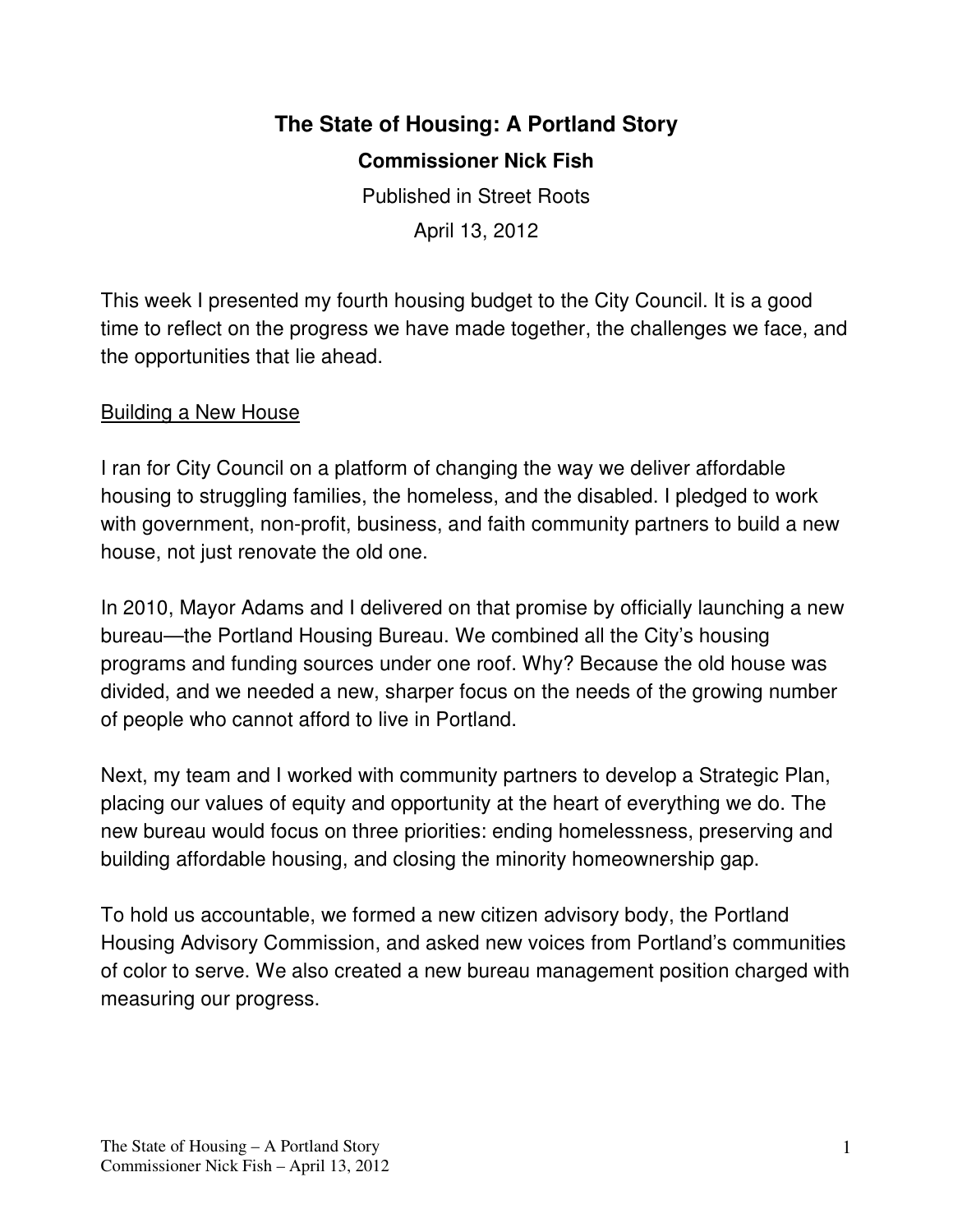But we did not build this new house to win a planning award. These deliberate steps will help us better serve struggling families, the homeless and the disabled, and to reduce historic disparities in communities of color.

## Our Progress

Two years later, here's what we've accomplished.

Community advocates and I fought to protect local funding for safety net services like short-term rent assistance, which prevents families from falling into homelessness. Council voted to strengthen the City's commitment to using 30% of urban renewal dollars to develop affordable homes. The bureau won over \$1 million in new federal money to assist people living with HIV/AIDS.

Our ambitious campaign to preserve and modernize hundreds of apartments occupied by older adults and the disabled protected federal subsidies for over 500 apartments – subsidies worth more than \$50 million over the next twenty years.

Working with partners like Hacienda, PCRI, Human Solutions, and Home Forward, we have invested tens of millions of dollars in quality, affordable homes in neighborhoods throughout the city, from Hillsdale to Cully, Lents to Arbor Lodge.

We opened the doors of the award-winning Bud Clark Commons, a one-stop center combining shelter, affordable apartments, and services to help people get back on their feet. A cornerstone of our City-County 10-Year Plan to End Homelessness, it is good news for the 2,700 people who sleep on our streets or in shelters each night.

We worked with the Veterans Administration and Central City Concern to remove bottlenecks in programs serving our homeless veterans, and broke ground on Gray's Landing, dedicated housing for veterans in South Waterfront.

I brought Portland's first-ever Fair Housing Action Plan to Council, and Multnomah County Commissioner Deborah Kafoury and I co-chaired a Section 8 Task Force to reduce barriers to housing choice throughout our community. Today, voucher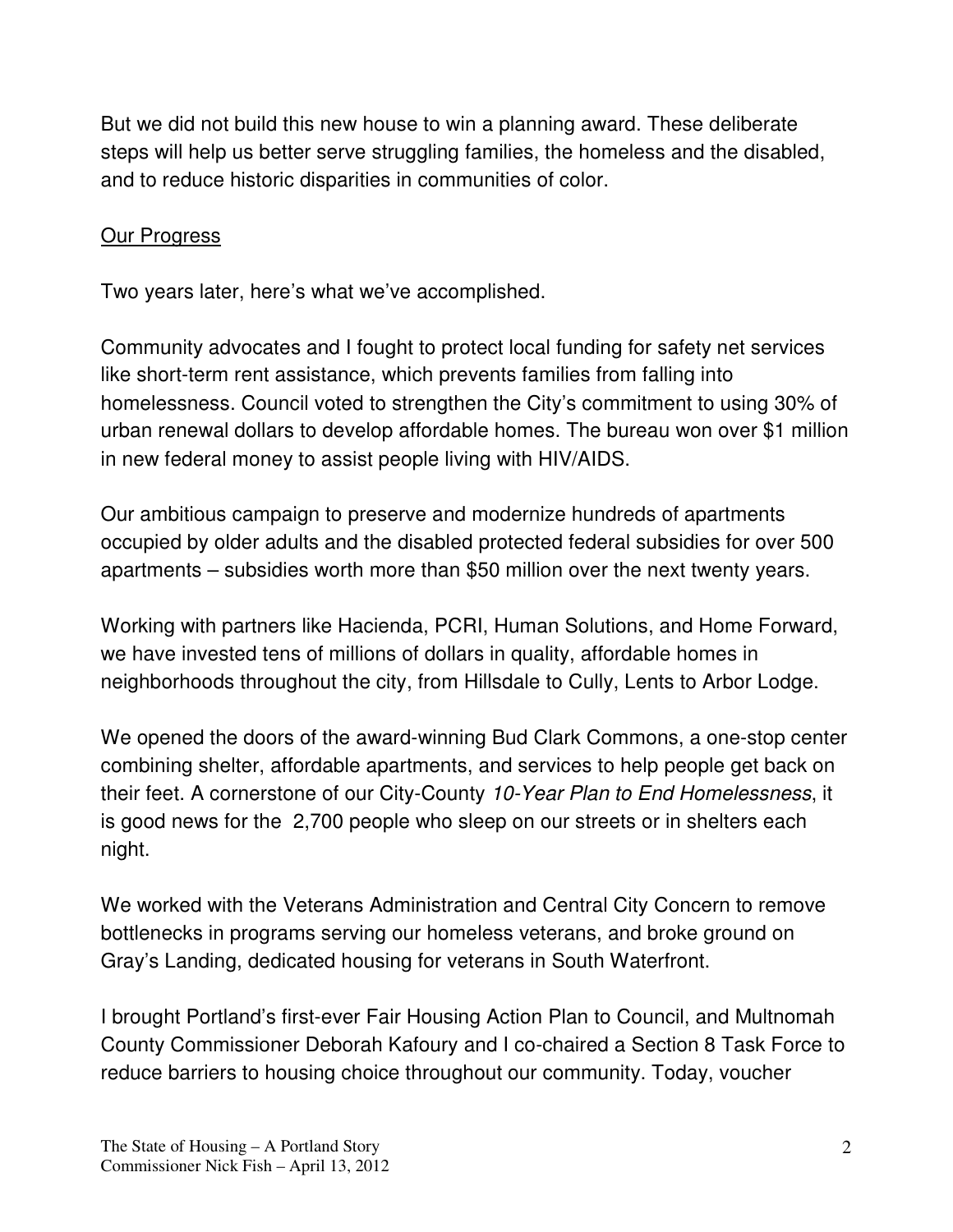holders are more successful in renting apartments, and a citizen committee is working to implement our bold strategy to combat discrimination in rental housing.

Partnering with tenant groups and landlords, we are improving the quality and safety of rental apartments. Last year, the Council authorized new funding for inspectors to hold landlords accountable.

We are targeting our limited resources to help people keep their homes, and to close the minority homeownership gap. Too many people of color have been victims of discriminatory and predatory lending practices in our community. Working with community-based nonprofits like the African American Alliance for Homeownership, Habitat for Humanity, the Portland Housing Center, NAYA and Proud Ground, we are opening the doors of homeownership to all.

We are developing new approaches to increase contracting opportunities for minority, women-owned, and emerging small businesses. In my own bureaus, I am setting a high bar.

### **Challenges**

Our house is bigger, the foundation is stronger, and the front door is open to more people. But we face new challenges: a rising tide of need, and declining resources to meet the need. Powerful forces, like unemployment and rising rents, contribute to poverty in our community, while our tools are limited and our impact on the overall housing market is relatively small.

More families are losing their homes to foreclosure, more children are going to bed hungry, more veterans are experiencing homelessness, and too many people can't find work.

Portland is at risk of becoming a community of rich and poor, with a strong inner core and poverty moving east. New census data and reports issued by the Coalition for Communities of Color document alarming disparities in education, health care, housing and employment.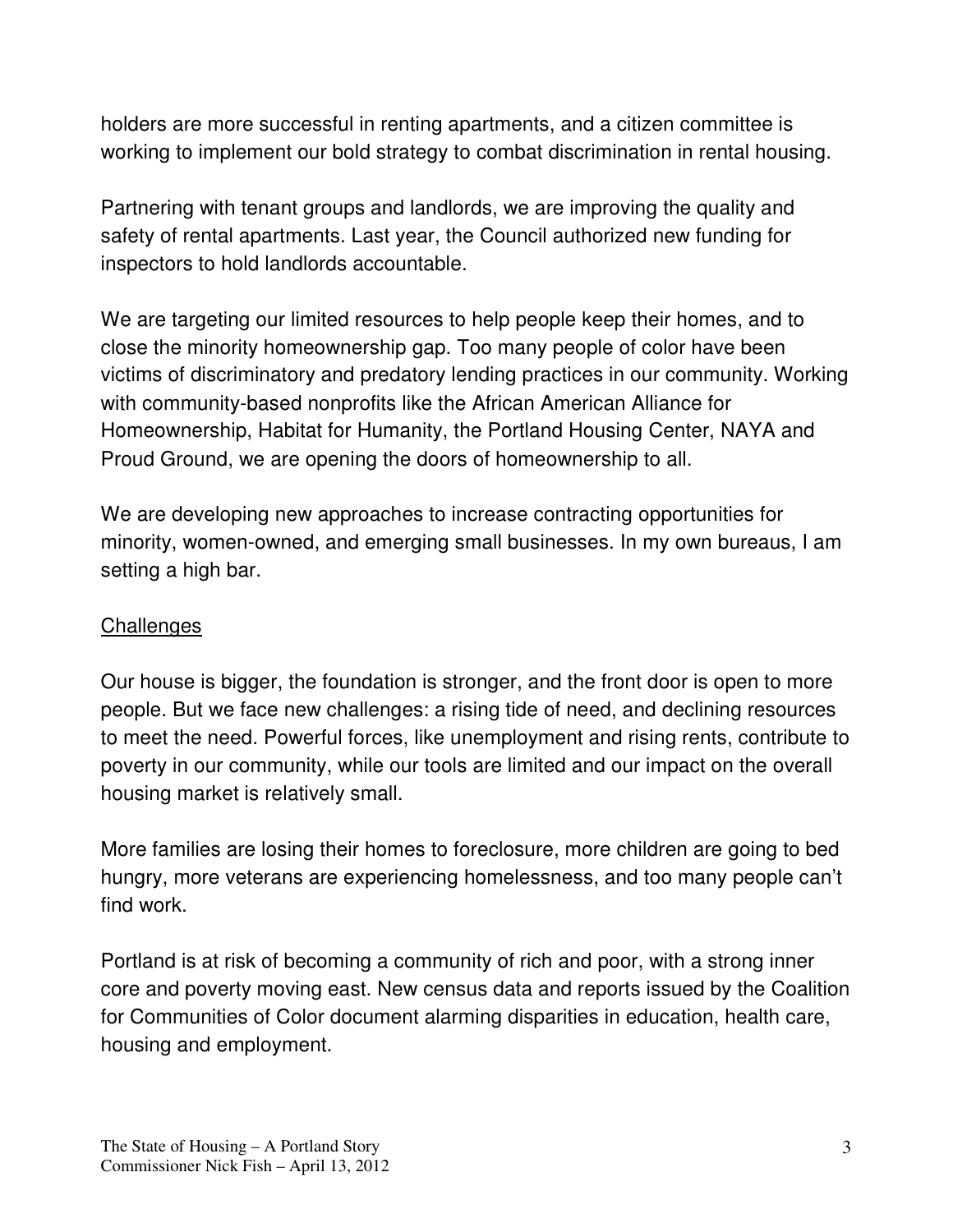You wouldn't choose to grow less food during a famine. But that's essentially what the federal government is doing this year, drastically reducing Portland's share of federal dollars. A number of Republican candidates for President have even gone so far as to threaten to abolish the Department of Housing and Urban Development.

Closer to home, the City of Portland and Multnomah County face significant budget cuts, and the funds generated by urban renewal districts are drying up.

President Abraham Lincoln, during another crisis, challenged the nation to live up to its highest ideals:

"We can succeed only by concert. It is not 'Can any of us imagine better?' but, 'Can we all do better?'…The occasion is piled high with difficulty, and we must rise with the occasion. As our case is new, so we must think anew and act anew."

There is no doubt that our occasion is piled high with difficulty. The questions are: will we, once again, rise with the occasion? And are we prepared to think and act anew?

#### The Road Ahead

I am an optimist by nature. But I also know that we cannot succeed without investing in both people and places, strengthening our partnerships, and developing a new approach to fighting poverty and creating opportunity for all. Here are three of my priorities for the next year:

## **Funding**

It's time to demand a renewed national commitment to building strong communities through housing—from ending homelessness, building new homes, and preventing foreclosures, to funding the basic services adults and children need to lead healthy and productive lives.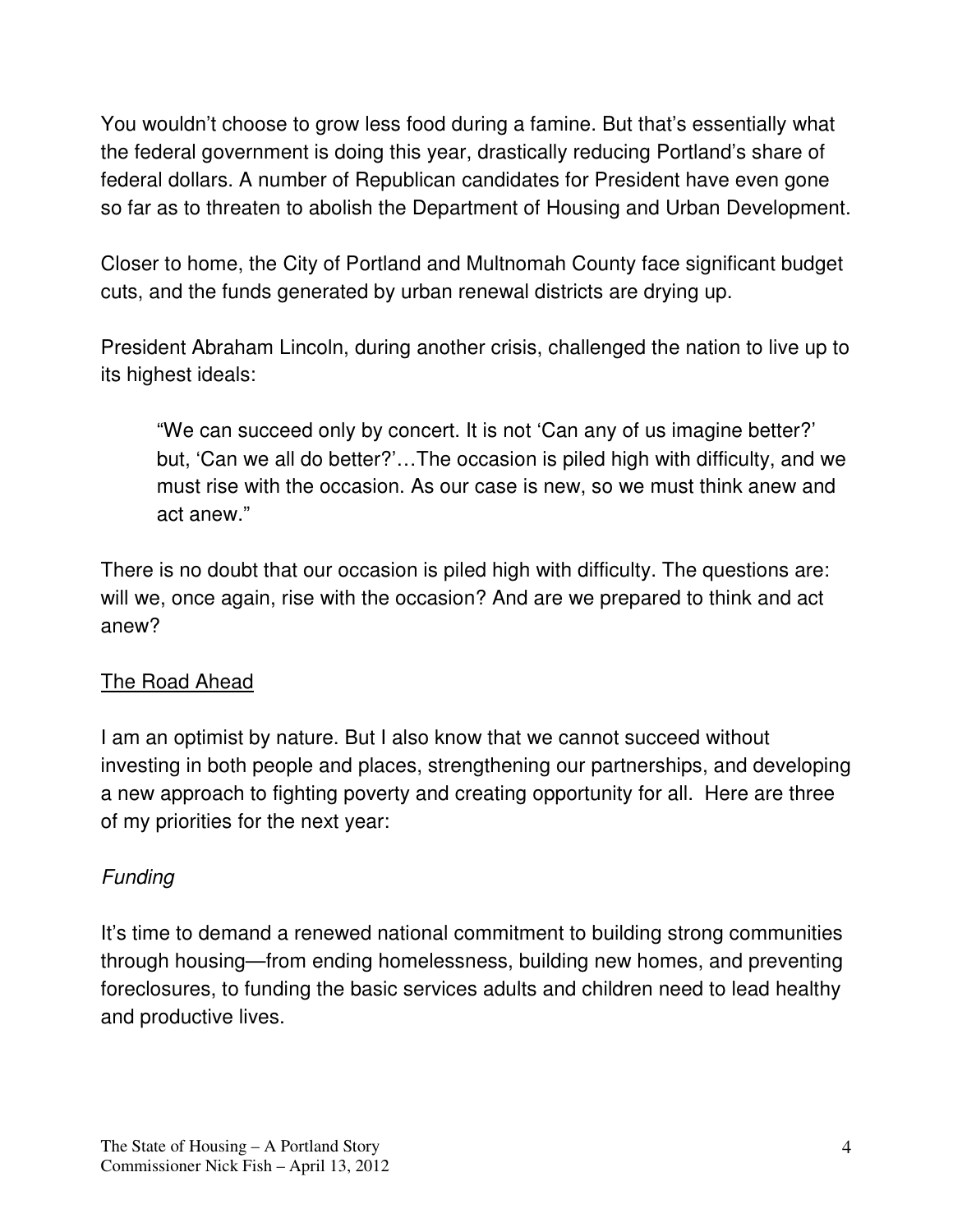I will challenge our regional partners to commit to building a more equitable and sustainable regional community. Washington and Clackamas counties represent more than half of the population of the tri-county area, but provide less than a third of the affordable housing.

I will lead the City Council to invest in long-term, cost-effective programs to lift people out of poverty, strengthen neighborhoods, and eliminate disparities. While the City faces big cuts to its budget, we must preserve safety net programs and services for our most vulnerable.

But even this will not be enough. The time has come to rally the community to support a new dedicated funding source to support this vital work.

# **Partnerships**

Portland cannot be successful without strong partnerships. We all have an important role to play, whether it's churches offering shelter to homeless families; outreach workers from JOIN saving lives on the streets; Mercy Corps supporting entrepreneurs in struggling neighborhoods; or local governments working together to streamline the delivery of basic services that help people achieve self-sufficiency. When government, the faith community, businesses and non-profits link arms, we can change lives and the direction of our city.

# **Opportunity**

While many neighborhoods in Portland are thriving, poverty continues to hold too many of our families back. In a time of limited resources, we must act intentionally to extend the benefits of a livable community to everyone, in every part of our city.

We will invest in strong neighborhoods to ensure that they include affordable homes and remain open to all, and we will invest in struggling neighborhoods to provide decent and quality homes for families at every income level.

This week, the City Council voted to support neighborhood urban renewal districts, which will bring new resources to places like Parkrose and Cully. The newly-created